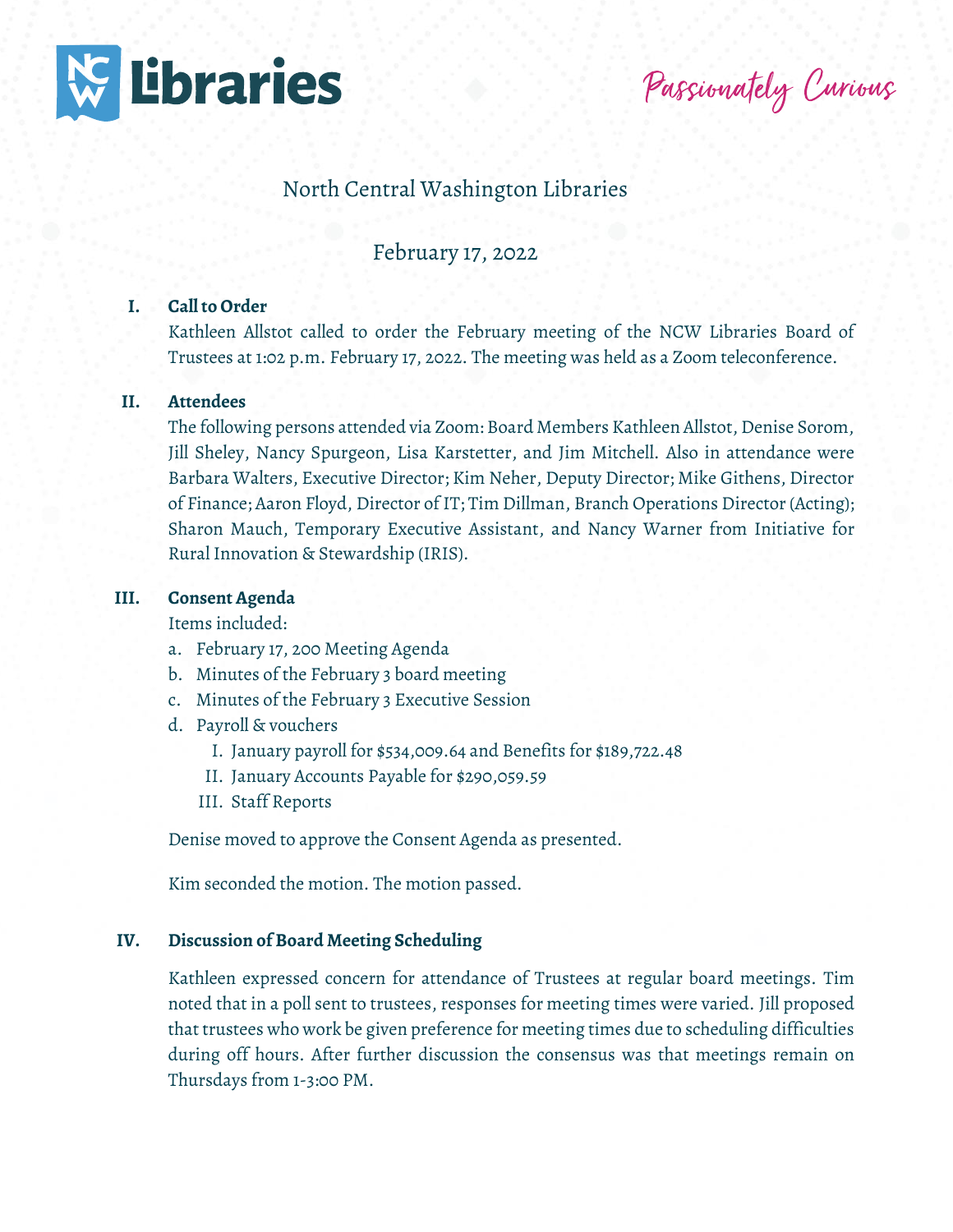

Passionately Curious

# **V. Election of 2022 Board Officers and standing committee members**

Kathleen will step down as Chair and said that it has been past practice for the vice chair to move into the role as Chair. Jill asked for more information on the duties of the vice chair. Kathleen said the duties include running meetings when the Chair cannot be present and is serving as an automatic member of Executive Administrators Review Committee.

Kathleen volunteered for the Vice Chair position, with the understanding that she would not automatically serve as Chair in the next calendar year. Jim has been filling in as interim Secretary and is willing to officially assume the role for 2022. Tim stated that there is past precedent for repeat terms of service, so a trustee could serve as an officer for two consecutive years.

Jill made a motion to elect a slate of officers: Nancy Spurgeon, Chairperson; Kathleen Allstot, Vice Chairperson; and Jim Mitchell, Secretary.

Denise seconded and the motion passed.

Denise volunteered to serve on the Finance Committee with Jill. Lisa and Jim volunteered to serve on the Policy Review Committee, and Kathleen and Nancy will serve on the Executive Director Review Committee.

# **VI. Presentation of the NCW Collection**

Nancy Warner was present and introduced the Initiative for Rural Innovation and Stewardship (IRIS). She shared the web site [irisncw.org,](http://www.irisnew.org/) then focused on the NCW Collections and the collaboration with NCW Libraries through [ncwcollections.org.](http://www.ncwcollections.org/) She explained that this is a project that began in 2019. After a brief tour through the website, she talked about the many partnerships with other organizations that have contributed to the development of the collection. The goal is that IRIS will have a broader reach to this and other communities. She also suggested that the NCW collection be made available on the Online Resources page of the NCW Libraries website. They would like to promote the collection by highlighting content through events and displays at the branches in the region.

#### **VII. Executive Director Report**

The Policy Review Committee is new and will meet quarterly. Barbara will send policies to Jim and Denise for review.

HR update: Mike Githens gave a summary of the recruitment and interview status of several vacant positions in the branches and Distribution Center, including the Associate Director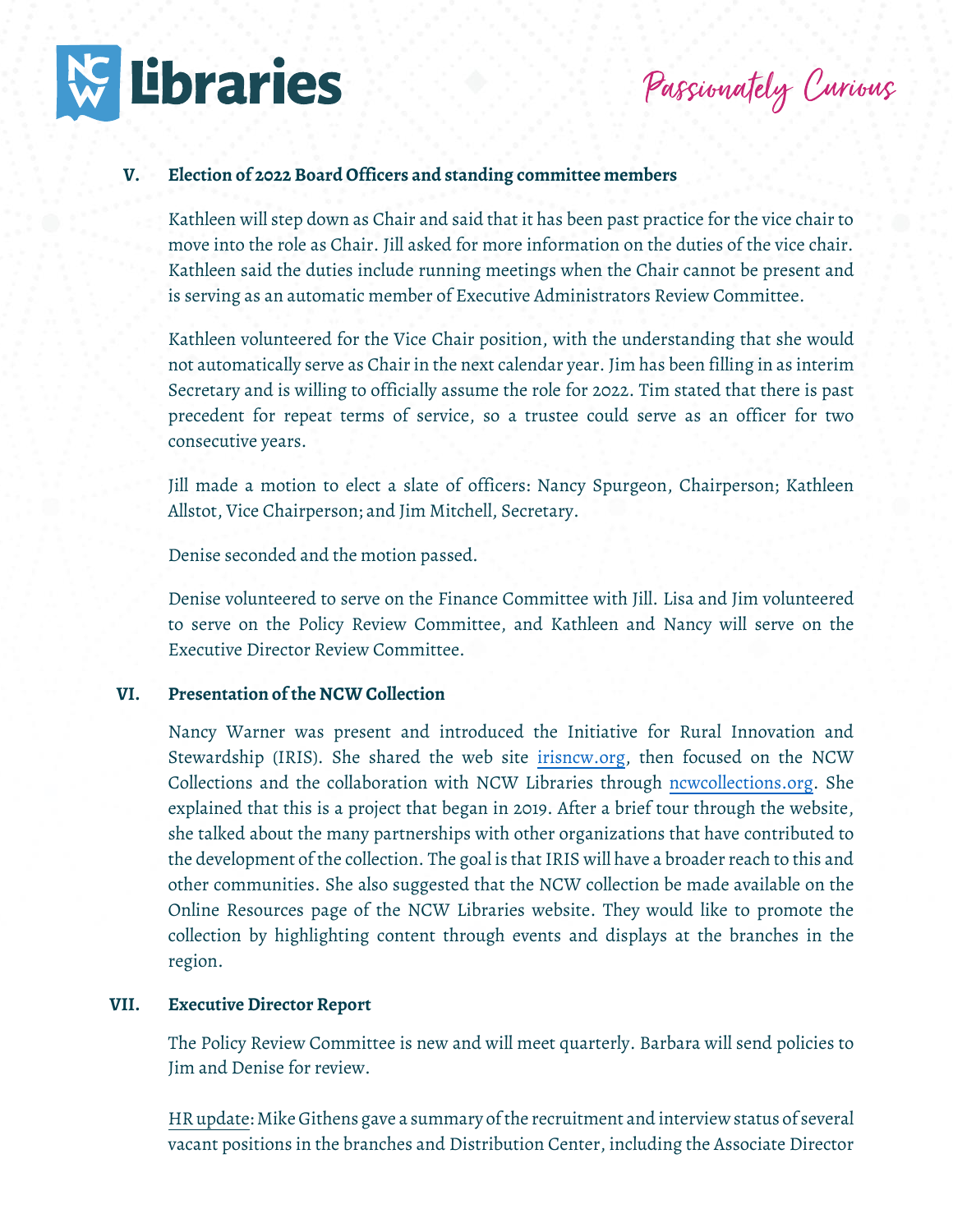

Passionately Curious

positions. The Public Library Association conference is being held in Portland in March. There are 15 staff members attending in person and 10 others who will attend virtually. The American Library Association conference is in June, and several other conferences are on the schedule for 2022. The new HRIS system is scheduled to launch on May 10. Staff training will occur early in April.

Ferry County Board Member update: Confirmation was received by the Ferry County Commissioners for the appointment of Nancy Churchill. Confirmation should happen prior to March meeting.

Leadership Training: The Executive Team met with Nash Consulting for a 2-day retreat covering change management and organizational health. A meeting is scheduled next week with all managers and supervisors to review progress and the 15 Management Skills adopted as an organization. Denise asked about the progress made with Nash Consulting thus far. Barbara said about 50% of the original scope of work has be accomplished. Much good progress has been made but there is much more to do. A new contract will be required with Nash Consulting to complete the process.

### **VIII. Financial Report**

Mike Githens presented a visual report on revenue and expenditures. So far 2022 looks very much the same as 2021, but it is very early in the year. He attended a meeting with the Chelan County Assessor which was focused on property values and forecasting the economic outlook for the area. A sharp rise in property taxes is anticipated which may affect revenue. HR is working hard to fill vacant positions so that the personnel budget is fully utilized. Jill requested that headers be included on each page of the report. Jill also asked if our hiring plan meets the budget. Mike said that underspending will resolve when we are fully staffed. When the 2021 financial report is complete, recommendations will be made to finance committee going forward.

### **IX. Facilities Improvement Plan Update**

Kim announced that Amanda has started as the new Facilities Manager and is proving to be an asset. An Advance Opening Team has been developed to help the Winthrop Library Area Manager with logistics of moving and opening the new location on June 11. The team will meet every other week beginning in March and will work closely with various other work groups to make sure all pieces are in place. Kim also presented an update on the Brewster and Waterville Library building projects. There will be training for staff in how to communicate effectively with community stakeholders for future projects. Kathleen noted that Brewster and Waterville being test sites may be of benefit to future projects. Denise asked for clarification of how verbal and written agreements work. Kim explained that prior to a written contract, building owners must verbally agree to several things: 1) NCW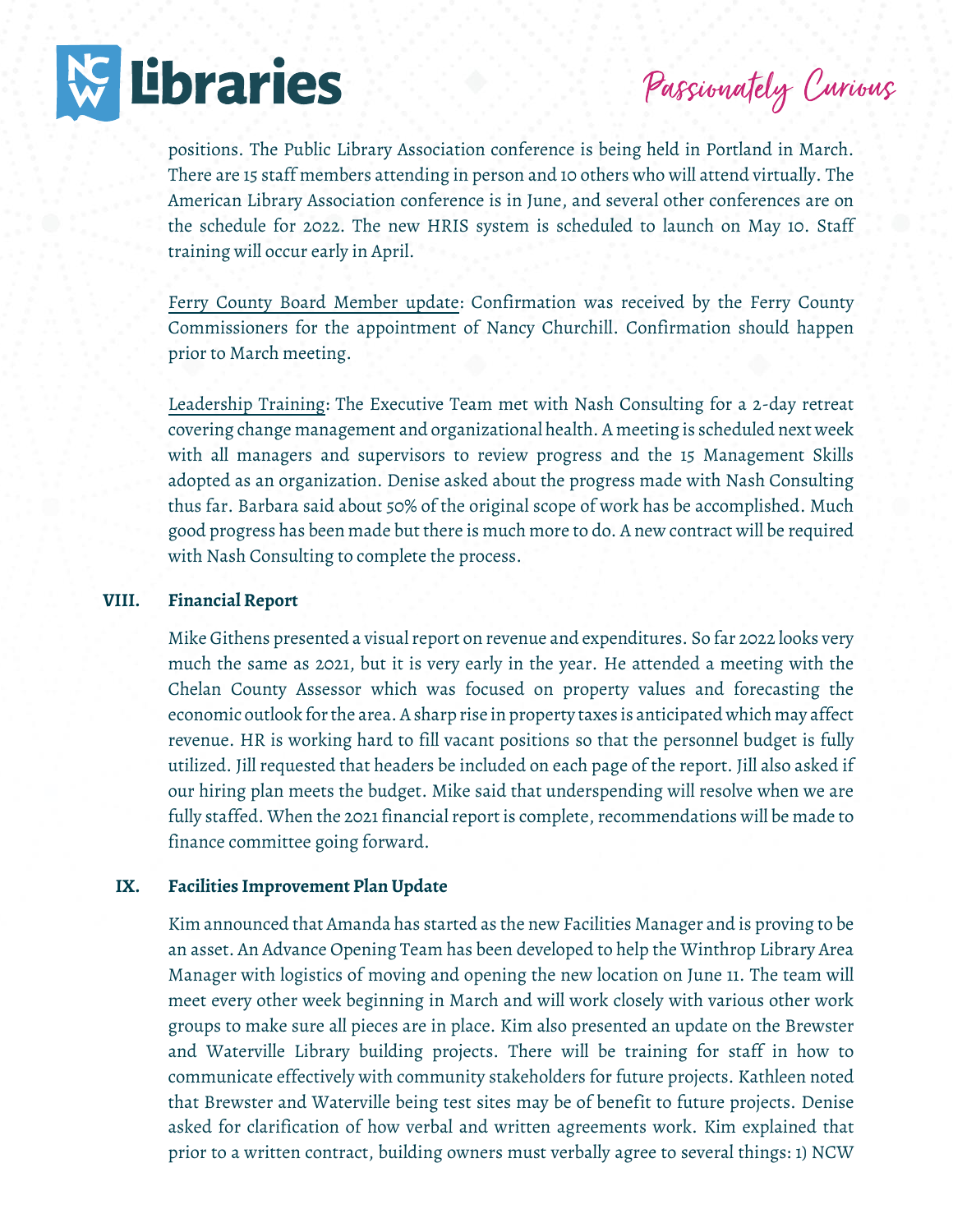

Passionately Curious

Libraries has permission to make improvements as tenants; 2) address any major observed deficiencies in the facility assessment; 3) be active participants in the process; 4) occupy the space for 10 years. Kim then asked if there is anything the board would like to see. Denise suggested a visual of where each project is in the process. Quarterly updates will be provided and should be meaningful for both the facilities team as well as the Board.

### **X. Branch Report**

Tim reported that NCW Libraries has partnered with Grant County Health District and Chelan-Douglas Health District to provide Covid-19 test kits to the public. Feedback from the public has been positive and as a result, branches have reported that they have been able to connect with members of the community who normally do not come into the libraries. Northeast Tri-County and Okanogan Health Districts have been a less structured roll-out, but we have been able to assist them in recognizing the value of partnering with local libraries. The health districts have received additional supplies as well, so most of the libraries have transitioned to self-serve tables that supply the test kits as well as KN95 masks. This has been a good opportunity to remind the public of the need for the libraries and its role as a hub for various forms of information in the community.

We recently became aware of the North Central Accountability of Health putting on a work group called Evolving the Behavioral Health System, inviting different organizations that work in behavioral health, i.e. law enforcement, clinics, social and education services, to discuss the current state of behavioral health in Washington State. There are four library staff members who attended the first two Zoom sessions and reported that this will be good opportunity to communicate issues within our community concerning behavioral health and potentially partner with other agencies.

While in-person activities are still not allowed, branch staff has been very creative with ways to engage patrons such as a walking book club, outdoor story time, and various other ways to connect and meet the needs of our patrons. Washington State will be lifting the mask mandate next month which will give the branches more chances to make community connections.

### **XI. IT Report**

Aaron noted that positive trends are continuing as it pertains to IT projects. The new phone system implementation is going very well with the DC, Moses Lake and East Wenatchee are all on the new system. Conversion to the Microsoft platform is nearly complete at the DC, and conversion in the branches will continue in the coming months.

### **XII. Adjournment**